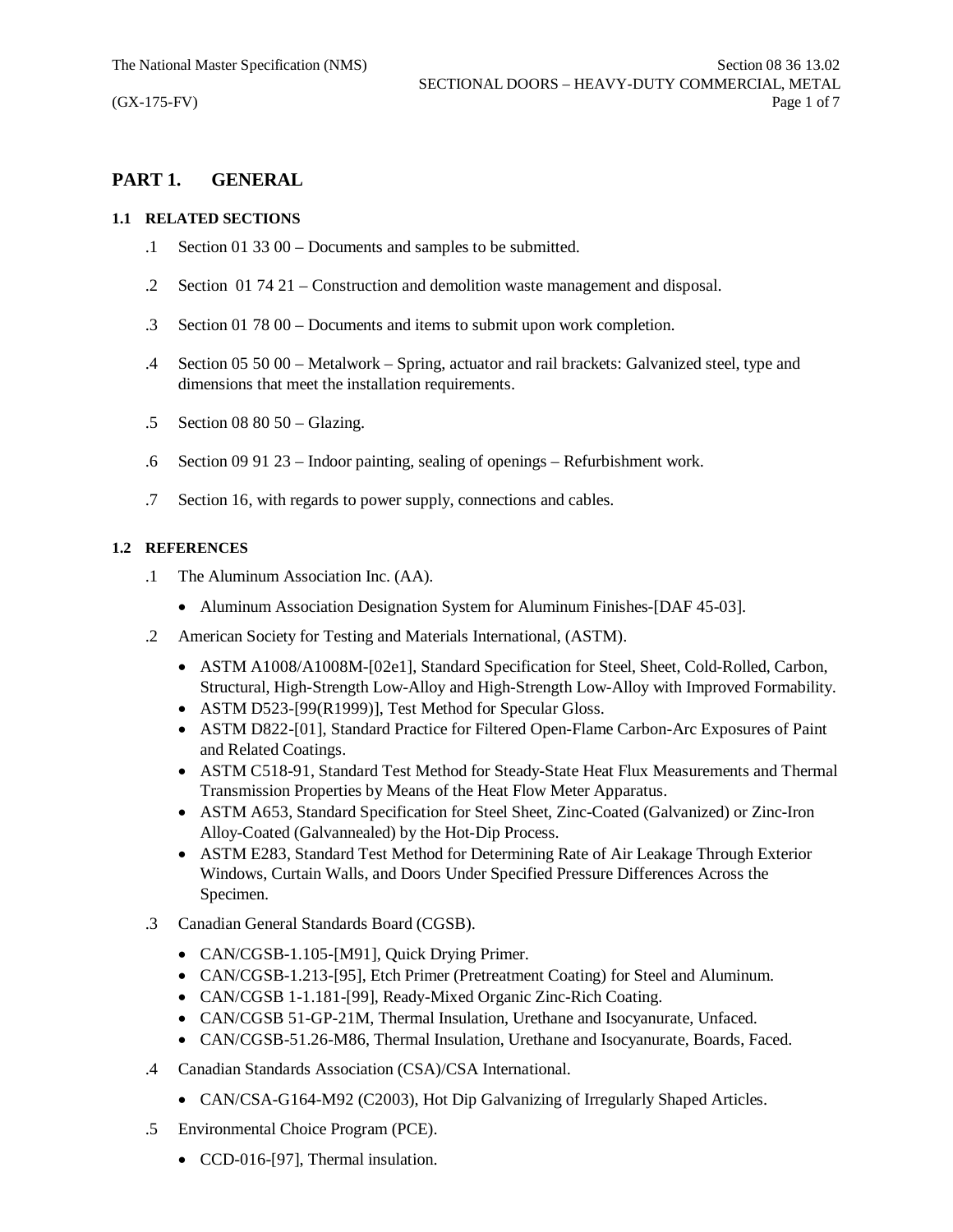- · CCD-047a-[98], Coatings, paints.
- · CCD-048-[95], Recycled water-borne surface coatings.

## **1.3 DESCRIPTION OF THE WORKS**

- .1 Design requirements
	- Exterior doors and associated rails shall be designed to withstand a wind load of 1 kPa, with a deflection in the horizontal plane that does not exceed 1/240 of the width of the door opening. They shall be designed to comply with industry standards (DASMA).
	- Sectional doors shall have a thermal resistance value (RSI) of 2.81, according to standard ASTM C-518-91.
	- The doors and associated rails shall be designed to withstand at least 1 000 operating cycles per year and shall have a global lifetime of 10 years.

## **1.4 DOCUMENTS/SAMPLES TO SUBMIT**

- .1 Specification sheets
	- · Submit the products' specification sheets and the manufacturer's data and documentation in accordance with Section 01 33 00.
- .2 Shop drawings
	- Submit the required shop drawings in accordance with Section 01 33 00 Documents and samples to be submitted.
	- · Shop drawings shall indicate: the door type, dimensions and service specifications; the materials; the type of operating mechanism; the location and details of the glazing; the details of hardware and accessories; and the required clearances and electrical connections.
- .3 Submit the installation instructions provided by the manufacturer.

#### **1.5 DOCUMENTS/ITEMS TO SUBMIT UPON WORK COMPLETION**

.1 Provide the instructions required for the operation and maintenance of overhead doors and their hardware parts, and include them into the manual specified in Section 01 78 00 – Documents and items to submit upon work completion.

#### **1.6 QUALITY ASSURANCE**

- .1 Test reports: Submit test reports certifying that the products, materials and equipment comply with the physical characteristics and performance criteria laid down in the provisions.
- .2 The manufacturer shall have an established program of quality control such as ISO-9001:2008.
- .3 The installation work shall be carried out by a company with recognized experience in the specified type of product.

#### **1.7 WASTE MANAGEMENT AND DISPOSAL**

- .1 Separate and recycle waste materials in accordance with Section 01 74 21 Construction and demolition waste management and disposal, as well as the requirements laid out in the waste reduction plan.
- .2 Remove all packaging materials from site and route them to appropriate recycling facilities.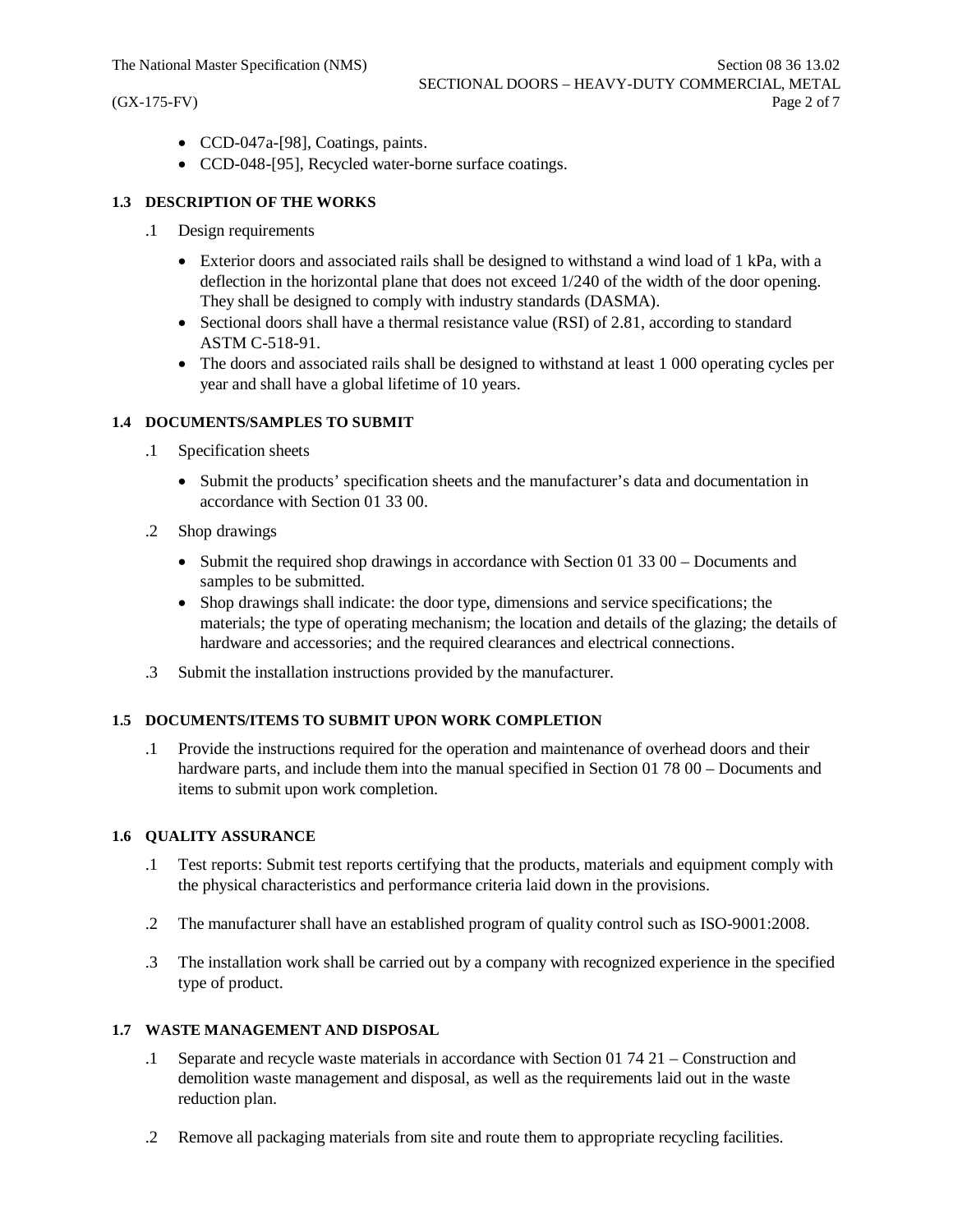- .3 Place corrugated cardboard, polystyrene and plastic packaging materials in the appropriate on-site recycling bins in accordance with the waste management program in effect on the site.
- .4 Route unused metal wiring and items to a metal recycling facility approved by professionals.
- .5 Route unused paint products to an authorized collection site for hazardous materials approved by professionals.
- .6 It is prohibited to dump unused paint products in the sewer, in a stream, in a lake, on the ground or any other place where it might pose a risk to health or the environment.
- .7 Unused or damaged glazing materials are not recyclable and are excluded from municipal recycling programs.

#### **1.8 MAINTENANCE**

- .1 Replacement equipment and materials
	- Provide the required spare parts in accordance with Section 01 78 00 Documents and items to submit upon work completion.
	- Provide the following spare parts for up-and-over sectional doors:
		- .1 Panels;
		- .2 Rollers;
		- .3 Weatherstripping;
		- .4 Springs.
	- Store the equipment at the specified location. Identify each item by associating it with the relevant door.

## **PART 2. PRODUCTS**

#### **2.1 MATERIALS AND EQUIPMENT**

- .1 Aluminium plate: Commercial grade, 3105 H16, surface-mounted, with woodgrain finish.
- .2 Aluminum profiles: AA6063-T5 alloy of the Aluminum Association.
- .3 Glazing: Complying with design requirements.

#### **2.2 DOORS**

- .1 The doors shall be the GX-175-FV model, as manufactured by Portes Garex.
- .2 Glazed panels: 3 mm double-glazed sealed units mounted on a stainless steel spacer. Glazing shall be inserted into a 1.73 mm thick tubular aluminum profile, which shall be white, black or naturally coloured anodized aluminum.
- .3 Kicks proof panels; made of two (2) rolled sheet steel by adhesive on plywood against white, black or natural anodized. The panel is fixed to the assembly of aluminum sections with PVC moldings.
- .4 Assembly of the various parts: Arc or spot welding, riveting, or by means of adhesive and screws.
- .5 Primer paint: Doors shall be manufactured from prepainted steel parts.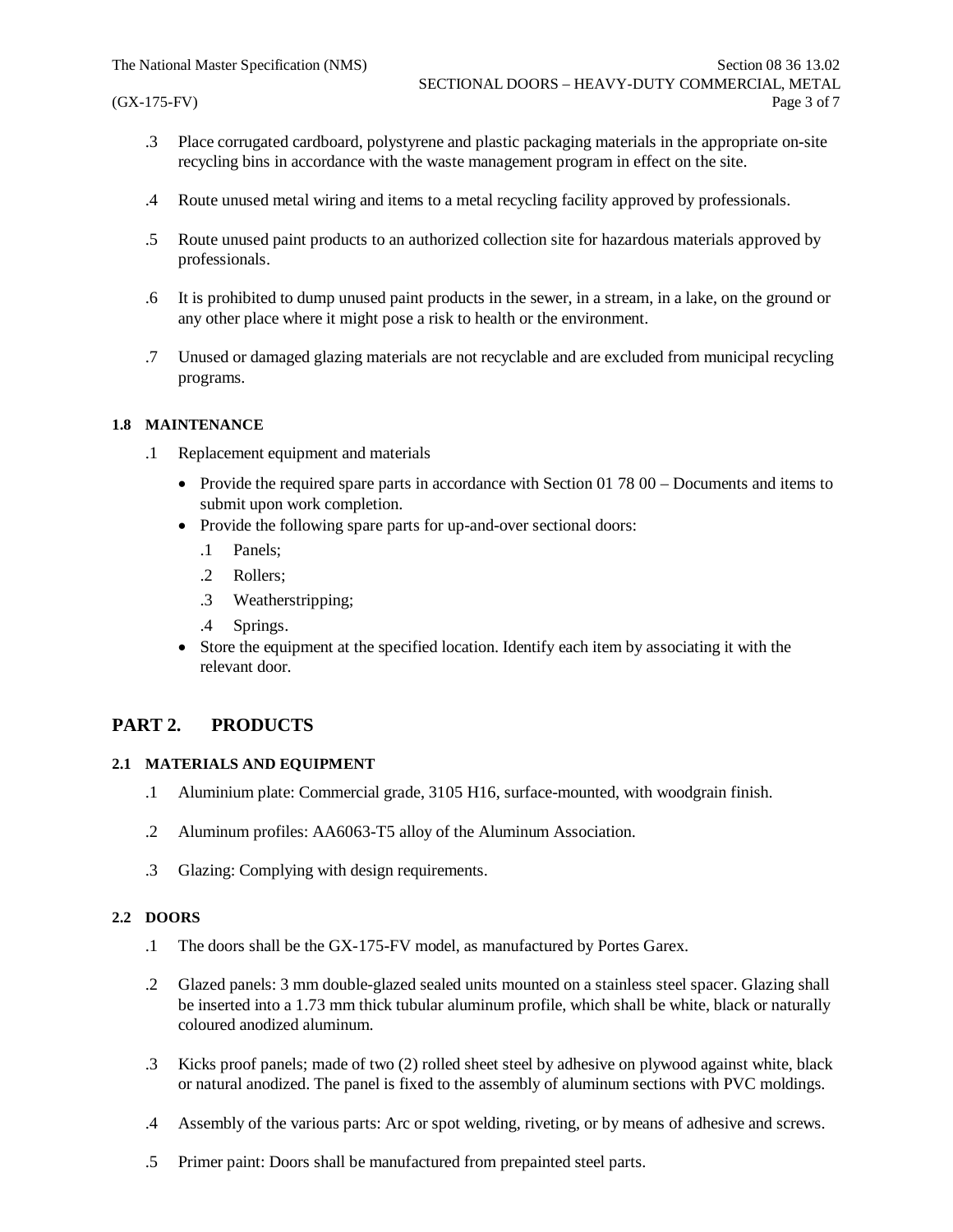#### **2.3 PREFINISHED STEEL PLATE**

- .1 Prefinished steel plate, factory-coated with a layer of polyester.
	- Colour: Selected among the manufacturer's standard colours.
	- Specular gloss: 30 units minimum, with a tolerance of  $\pm$  5 units, according to the standard A-653, CS type B.
	- Thickness of the paint layer: At least 20 micrometres.
	- Resistance to weathering: 10 years.

## **2.4 WEATHERSTRIPPING**

- · **PVC** weatherstripping, full width at the top and bottom of each section to ensure thermal breakage and airtightness according to standard ASTM E-283.
- · U-shaped extruded neoprene weatherstripping, full width, to install at the bottom of the doors in a **PVC or aluminum** extrusion.
- · 65 mm flexible weatherstripping installed on top of the upper panel using a **PVC or aluminum** moulding.
- · Extruded weatherstripping made of **PVC, commercial aluminum or aluminum screw cover** and high-quality vinyl for intense cold, to install on the side and top bars of the door frames, in accordance with the manufacturer's specifications. The weatherstripping colour shall be selected from the manufacturer's standard colours

## **2.5 TYPE OF DOOR OPERATION**

- .1 Doors shall be equipped with the following accessories depending on the type of door operation.
	- · Manual operation: Two handles installed inside.
	- · Mechanical operation: **chain pick, chain hoist.**

#### **2.6 INDUSTRIAL HARDWARE**

- .1 Guiding rails: **Standard configuration, for door opening with low headroom, elevation, vertical or roof pitch**, 50 mm in width, galvanized steel at least 1.99 mm (14 gauge) thick, bare metal.
- .2 Guiding rail brackets: Continuous or galvanized steel angle, 1.99 mm (14 gauge) thick, bare metal.
- .3 Balancing springs: 10 000-cycle oil-tempered heavy duty torsion springs, fitted with brackets in accordance with the manufacturer's specifications.
	- · Cable drum: 100 mm minimum, die-cast aluminum.
	- · Shaft: Diameter of **25 mm,** galvanized steel.
- .4 Top roller holders: Galvanized steel, 1.99 mm thick, adjustable.
- .5 Rollers: Hardened steel, oil lubricated, free lateral movement, ball bearing, 50 mm diameter, solid steel bandage.
- .6 Hinges: Heavy duty, single or double, galvanized steel, 1.99 mm thick (14 gauge), in accordance with the manufacturer's specification.
- .7 Cable: Aircraft cable, galvanized steel, 4 mm diameter minimum, in accordance with the manufacturer's specifications.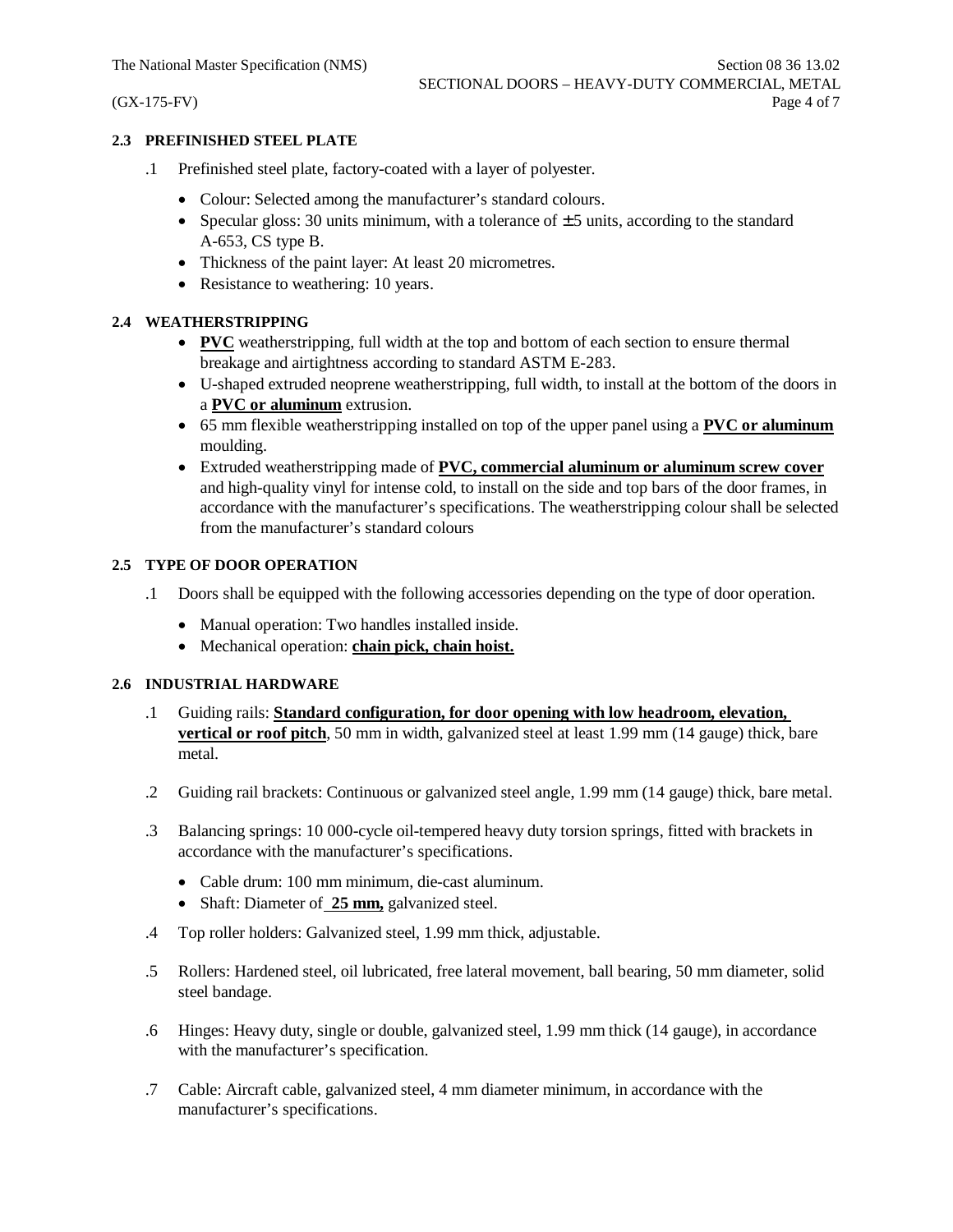- .8 Reinforcements: Doors 3708 mm and over shall be provided with horizontal reinforcement bars. The type of reinforcement bar will depend on the door's width. Consult the engineering department in order to comply with deflection standards.
- .9 Precision bearing: High-quality ball bearing for doors over 300 kg or more than 50 000 cycles.
- .10 Pusher springs.
- .11 Rail guards: Height of 1524 mm, shaped steel plate approximately 5 mm thick.
- .12 101 mm diameter exhaust port.
- .13 Safety device that immobilizes door upon detection of a cable break when closing the door; maximum load of 450 kg.
- .14 Steel caps, 20 gauge, 1.06 mm.

#### **2.7 ELECTRIC DOOR OPENERS**

- .1 Electric door openers: With driving shaft, **central or side** mounting.
- .2 Electric motors, control devices, remote control stations with push buttons, relays and other electrical devices: CSA-approved, in a CSA-type enclosure.
- .3 Electrical power supply: **120, 240, 600 V, 1,3 phase,** 60Hz.
	- Motor:  $\frac{1}{2}$ ,  $\frac{3}{4}$ , 1 hp.
- .4 Control devices comprising a built-in motor reversing switch, a thermal protection device against overloads, and a push button, as appropriate.
- .5 Tensioning bar between the door shaft and the actuator.
- .6 Control devices:
	- Remote control stations with push buttons: Surface-mounted, with push buttons identified as OPEN-STOP-CLOSE.
	- · Key switch installed on push button.
	- Photoelectric cell.
	- Auto-close timer.
	- · Remote transmitter.
	- Safety switch: Set of contactors hidden in a rubber safety edge at the bottom of the doors and along the full width of the doors. When an obstacle is detected, this device stops the closing of the door and command its immediate reopening.
- .7 Manual operation of doors equipped with a door opener with a driving shaft
	- · A device, operated from the ground, shall allow for the disengagement of the opener's driving shaft and the manual operation of the door in case of failure of the power supply.
	- The door opener shall include the following:
		- .1 A lock switch that cuts the power supply as long as the door opener is in manual operation mode.
		- .2 Remote transmitter.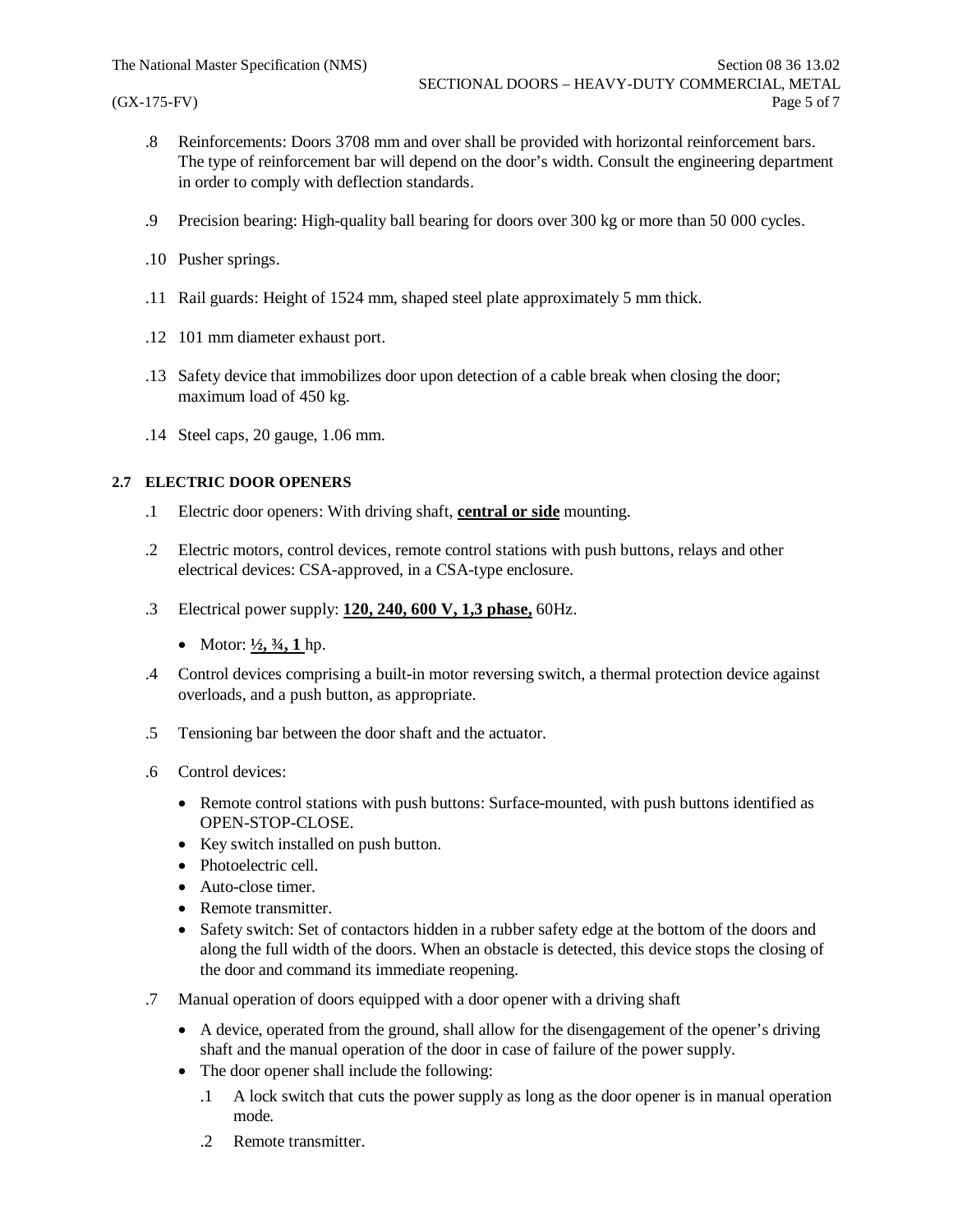- .8 Manual operation of doors equipped with a central door opener
	- · The door opener must be connected to the door via a device that allows for quick uncoupling in case of failure of the power supply.
- .9 Automatic switch-on and switch-off lighting fixtures, equipped with a timer.
- .10 Door operating speed: 300 mm/s.
- .11 Control transformers: For 24 VAC control voltage.
- .12 Mounting brackets: Galvanized steel, thickness and dimensions that meet the installation requirements.

## **PART 3. IMPLEMENTATION**

#### **3.1 MANUFACTURER'S INSTRUCTIONS**

.1 Compliance: Comply with the manufacturer's written requirements, recommendations and specifications, including technical bulletins and installation instructions provided in the product catalogs and on packaging cartons, as well as indications found on specification sheets.

#### **3.2 INSTALLATION**

- .1 Install doors and related hardware parts according to the manufacturer's instructions.
- .2 Secure rails and door openers properly and fix the brackets to the load-bearing framework.
- .3 If necessary, touch up the areas where the galvanized finish has been damaged during assembly with primer.
- .4 Install electrical motors, control devices, control stations with push buttons, relays and other electrical equipment required for the operation of the doors.
- .5 Lubricate springs and adjust moving parts to ensure smooth operation of doors.
- .6 Adjust weatherstripping to ensure proper weathertightness.
- .7 Adjust doors to ensure smooth operation.

#### **3.3 CLEANING**

- .1 Once the installation of doors is completed, clean the site to remove all dirt and debris resulting from construction work.
- .2 Remove all traces of paint, caulking, epoxy resin and filler. Clean the doors.
- .3 Clean glazing with a nonabrasive approved cleaning product.
- .4 When installation work is completed, removed from site all surplus materials, waste materials, tools and safety barriers.